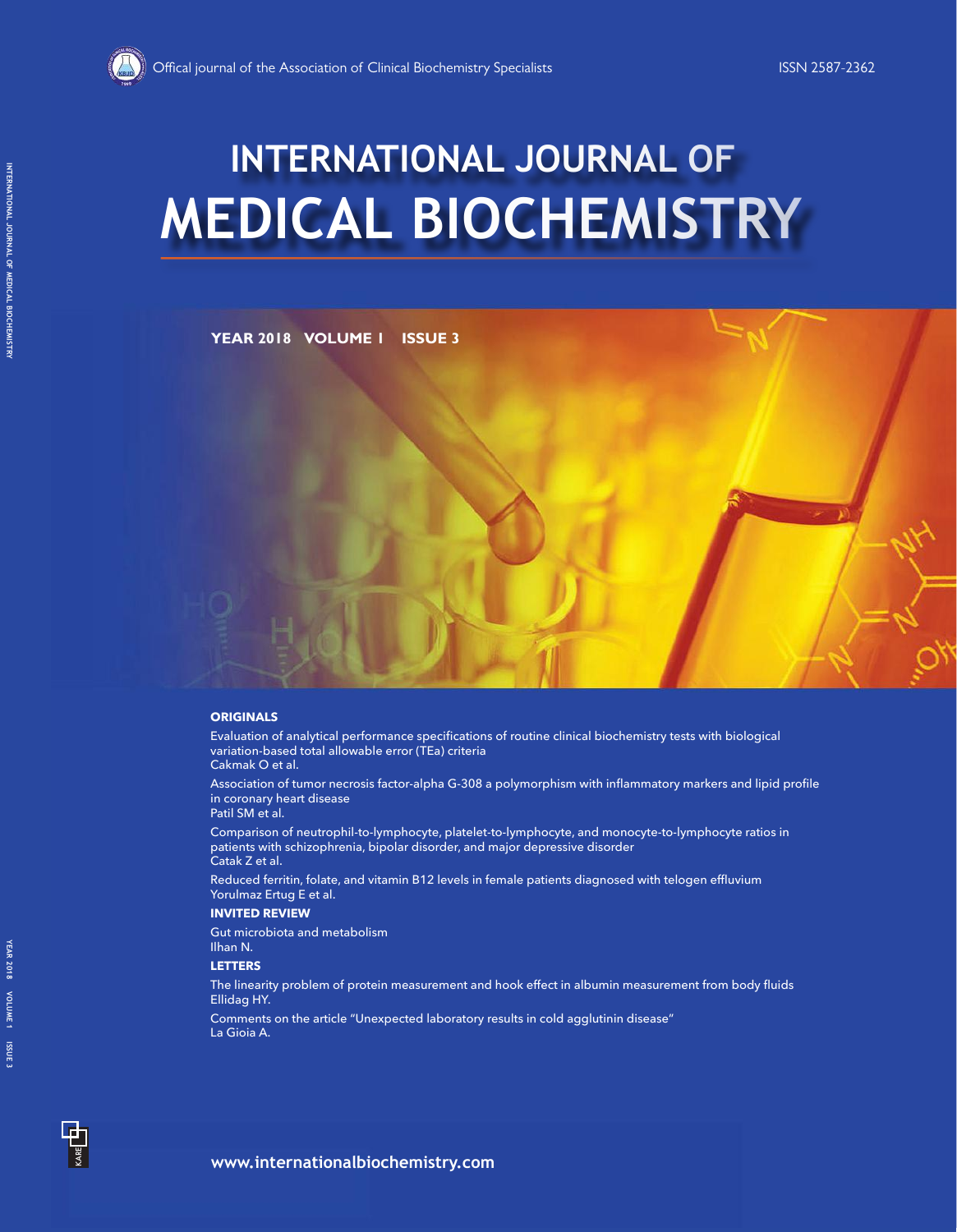## **INTERNATIONAL JOURNAL OF MEDICAL BIOCHEMISTRY**

#### **ISSN 2587-2362**

#### EDITOR-IN-CHIEF DILDAR KONUKOGLU

Istanbul University, Cerrahpaşa Faculty of Medicine

#### NECIP ILHAN ASSOCIATE EDITORS

Fırat University, Faculty of Medicine

E. CUNEYT CANBULAT

#### ASIM OREM

Karadeniz Technical University, Faculty of Medicine

EDITORIAL ASSISTANT

#### General Manager of KBUDEK External Quality Control Programme

### PUBLISHING MANAGER DILDAR KONUKOGLU

Istanbul University, Cerrahpaşa Faculty of Medicine

#### PUBLISHING MANAGER ASSISTANT

FIKRET TALU

Secretary of Association of Clinical Biochemistry Specialists

#### SCIENTIFIC ADVISORY BOARD

KHOSROW ADELI, Canada EVIN ADEMOGLU, Istanbul, Turkey HALIDE AKBAS, Antalya, Turkey ANGELO AZZI, USA ETIENNE CAVALIER, Belgium KAYA EMERK, Istanbul, Turkey KYM FRANCIS FAULL, USA AMITAVA DASGUPTA, Huston, USA UZAY GÖRMÜŞ DÉGRIGO, Istanbul, Turkey NEVIN ILHAN, Elazig, Turkey FERRUH K. ISMAN, Istanbul, Turkey HUSEYIN KAYADIBI, Corum, Turkey GABOR L. KOVACS, Hungary MINE KUCUR, Istanbul, Turkey ISHAK OZEL, Zonguldak, Turkey MAURO PANTEGHINI, Milano JORGE SEPULVEDA, New York, Italy

MUHITTIN SERDAR, Istanbul, Turkey ANA-MARIA SIMUNDIC, Croatia DOUGLAS THOMPSON, UK TOMRIS OZBEN TOMASI, Antalya, Turkey TURAN TURHAN, Ankara, Turkey SUKRU ULUSOY, Trabzon, Turkey ALEXANDER ZOUGMAN, UK

#### **VOLUME 2 ISSUE 1 YEAR 2019**

The Owner and Publishing Manager on behalf of the Association of Clinical Biochemistry Specialists (Klinik Biyokimya Uzmanları Derneği)

Address: Maslak Mah. AOS 55. Sok. No: 2, 42 Maslak A Phone: Blok Daire: 231 Sarıyer, İstanbul-Turkey Fax: +90 212 241 26 53 e-mail: +90 212 241 26 54 web: www.kbud.org.tr PROF. DILDAR KONUKOGLU info@kbud.org.tr



*Basım: Filmevi*

*Yayın Turu: Uluslararası Sureli Basım Tarihi: Ocak 2019 Basım Adedi: 250* Publisher: KARE PUBLISHING Address: Concord İstanbul Dumlupınar Phone: +90 216 550 61 11 Fax: +90 212 550 61 12 e-mail: info@karepb.com web: www.kareyayincilik.com Mah., Yumurtacı Abdi Bey Cad. Cihan Sok. No: 15, B Blok Da: 162 Kat: 21, Kadıköy, İstanbul,

International Journal of Medical Biochemistry is a peer-reviewed journal published triannually. Materials published in the Journal is covered by copyright 2018. All rights reserved. This publication is printed on paper that meets the international standard ISO 9706:1994. National Library of Medicine (USA) recommends the use of permanent, acid-free paper in the production of biomedical literature.